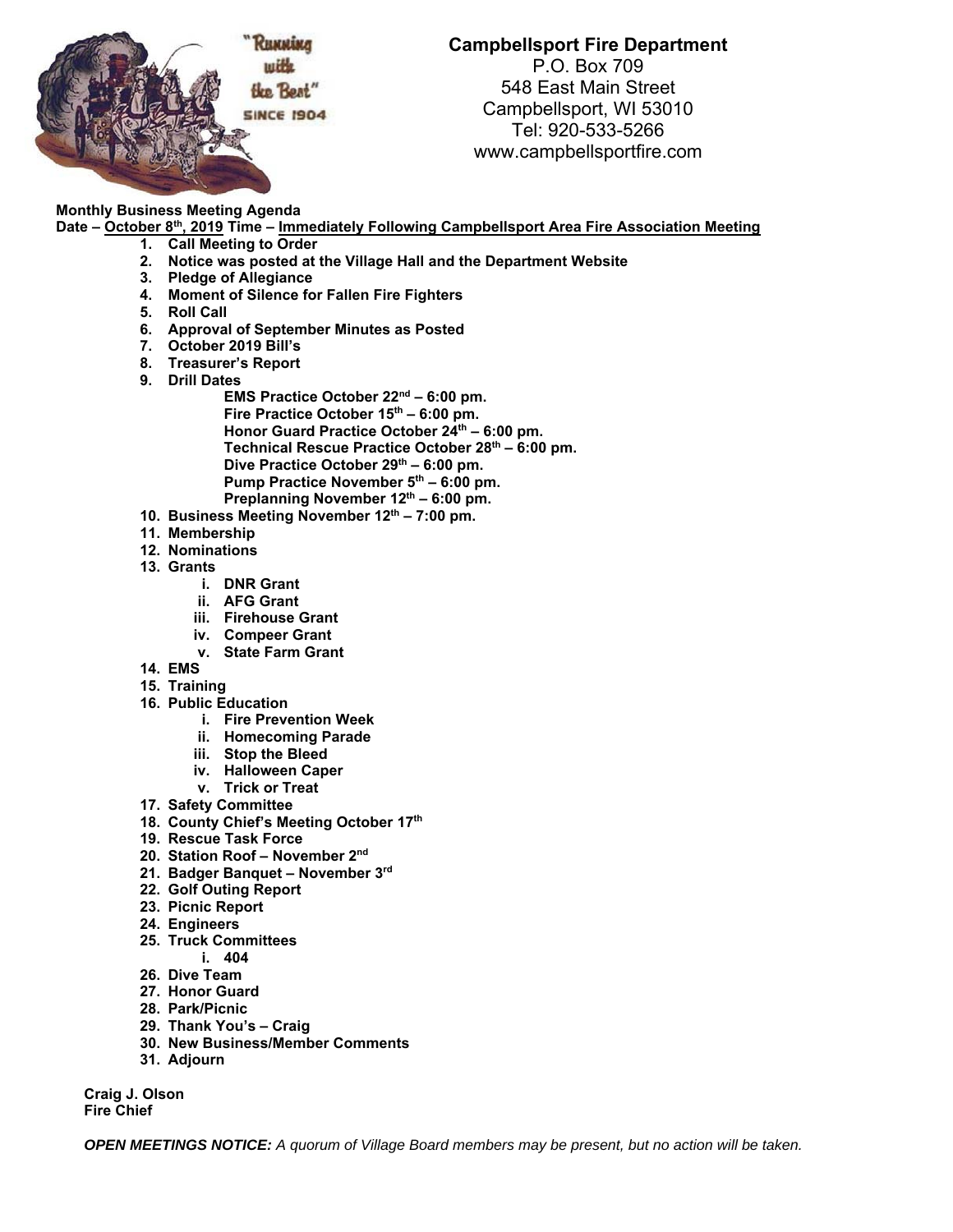## **Campbellsport Fire Dept Business Meeting Minutes October 8, 2019**

- **1.** Meeting called to order by **Asst Fire Chief Jamie Zehren** at 7:15 PM.
- **2.** Notice was posted at the Village Hall and on the department website.
- **3.** Pledge of Allegiance was recited
- **4.** A moment of silence was held for fallen firefighters
- **5.** Roll call **38** present; **36** absent (per bylaws a quorum was present)
- **6. Jeff Lindsley,** second by **Tony Stoffel,** made a motion to approve the minutes of the September 2019 meeting as posted. Motion carried (voice vote)
- **7. Jamie Zehren** read the bills. **Brian Jungers** made a motion**,** to pay the bills, second by **Scott Jungers.** Motion carried (voice vote).
- **8.** No Treasurer's Report

| Fire Fund \$ | 13,075.36    |
|--------------|--------------|
| Amb Fund     | 234,340.26   |
| Total        | \$247,415.62 |

## **9.** Drill Dates

| <b>EMS</b> Practice  | 10/22 6PM   |             |  |
|----------------------|-------------|-------------|--|
| <b>Fire Practice</b> | $10/15$ 6PM |             |  |
| Honor Guard          |             | No practice |  |
| <b>Tech Rescue</b>   | 10/28 6PM   |             |  |
| Dive Practice        | 10/29 6PM   |             |  |
| Water Movement       |             | $11/5$ 6PM  |  |
| Preplanning          |             | $11/12$ 6PM |  |

- **10.** Business Meeting 11/12 after Association meeting (7PM)
- **11. Aaron Olson** is up for probationary vote; his attendance was read (Including 2 years of cadet time) 16 meetings, 67 practices, 21 ambulance calls and 92 fires. Worked the picnic and completed EMT-B and FF1. A written vote was cast, unanimous for 'Yes' **Miranda Galligan** is up for probationary vote; her attendance was read.7 meetings, 13 practices, 33 ambulance calls and 2 fires. Worked the picnic and completed EMT-B. A written vote was cast, unanimous for 'Yes'. Both are now full, active members. A motion was made by **Brian Jungers** to destroy the ballots, second by **Scott Jungers**. Motion carried (voice vote).
- **12.** Chief nominations are due for next business meeting, Secretary, Treasurer, and park board (**Bill Grede's** current position) positions are due for December meeting. Contact **Don Stoffel** or **Mary Breuer** to submit nominations**.**
- **13. Chief Olson** gave an update on current grants
	- $\bullet$  Received the DNR grant will be applying to truck winch and pagers
- **14.** EMS update by **Nate Olson**
- **15. Nate Olson** is looking for a few people to help out preparing a MABAS drill. **Don Miller** and **Craig Olson** gave a report on the Art of Reading smoke they attended
- **16.** Events coming up for Fire prevention week, homecoming parade, stop the bleed, trick or treating, and the Halloween Caper